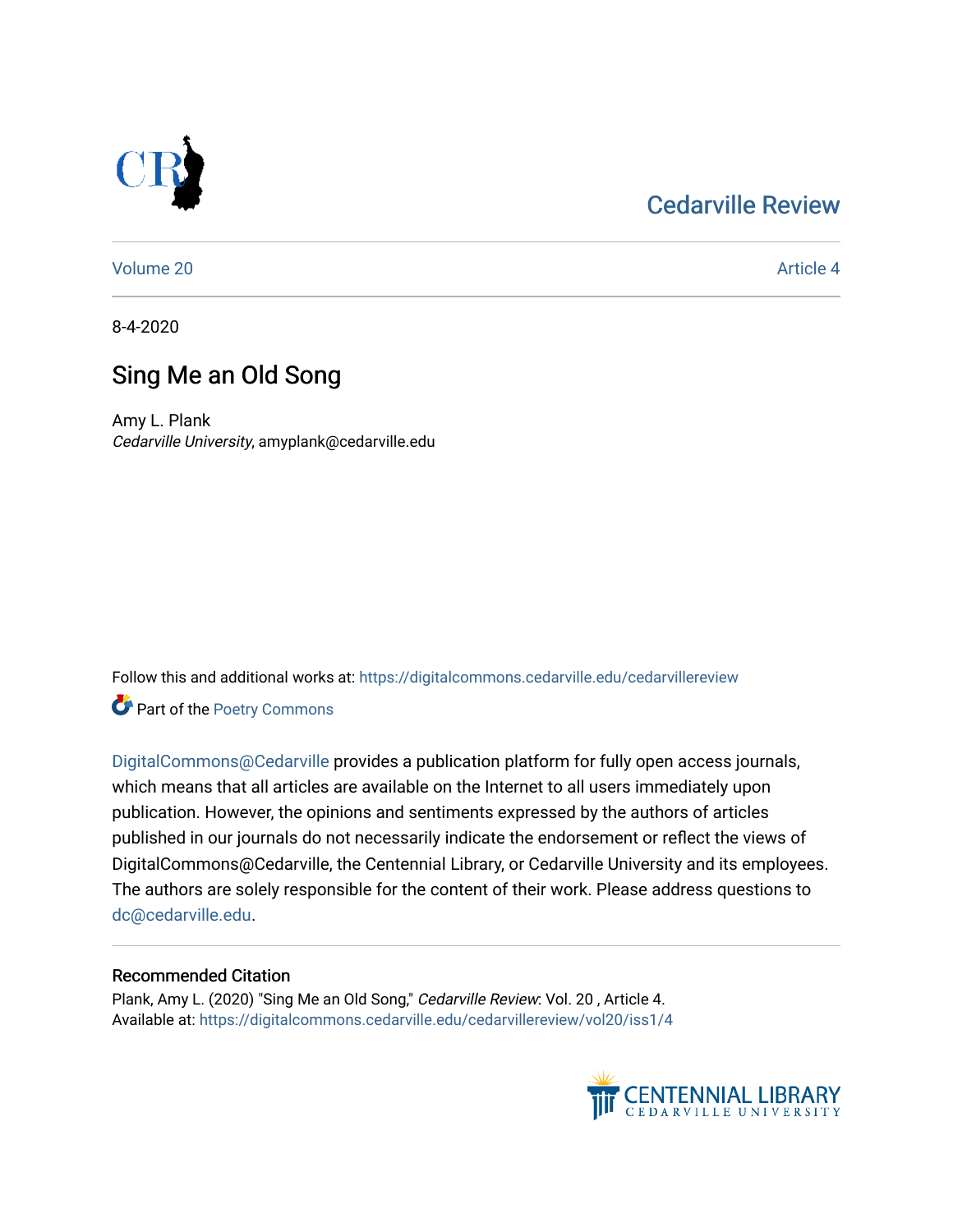### Sing Me an Old Song

#### Description

Sing Me An Old Song expresses the feelings I experienced growing up in a hymn singing church and then changing worship style in college.

#### Creative Commons License



This work is licensed under a [Creative Commons Attribution-Noncommercial 4.0 License](http://creativecommons.org/licenses/by-nc/4.0/)